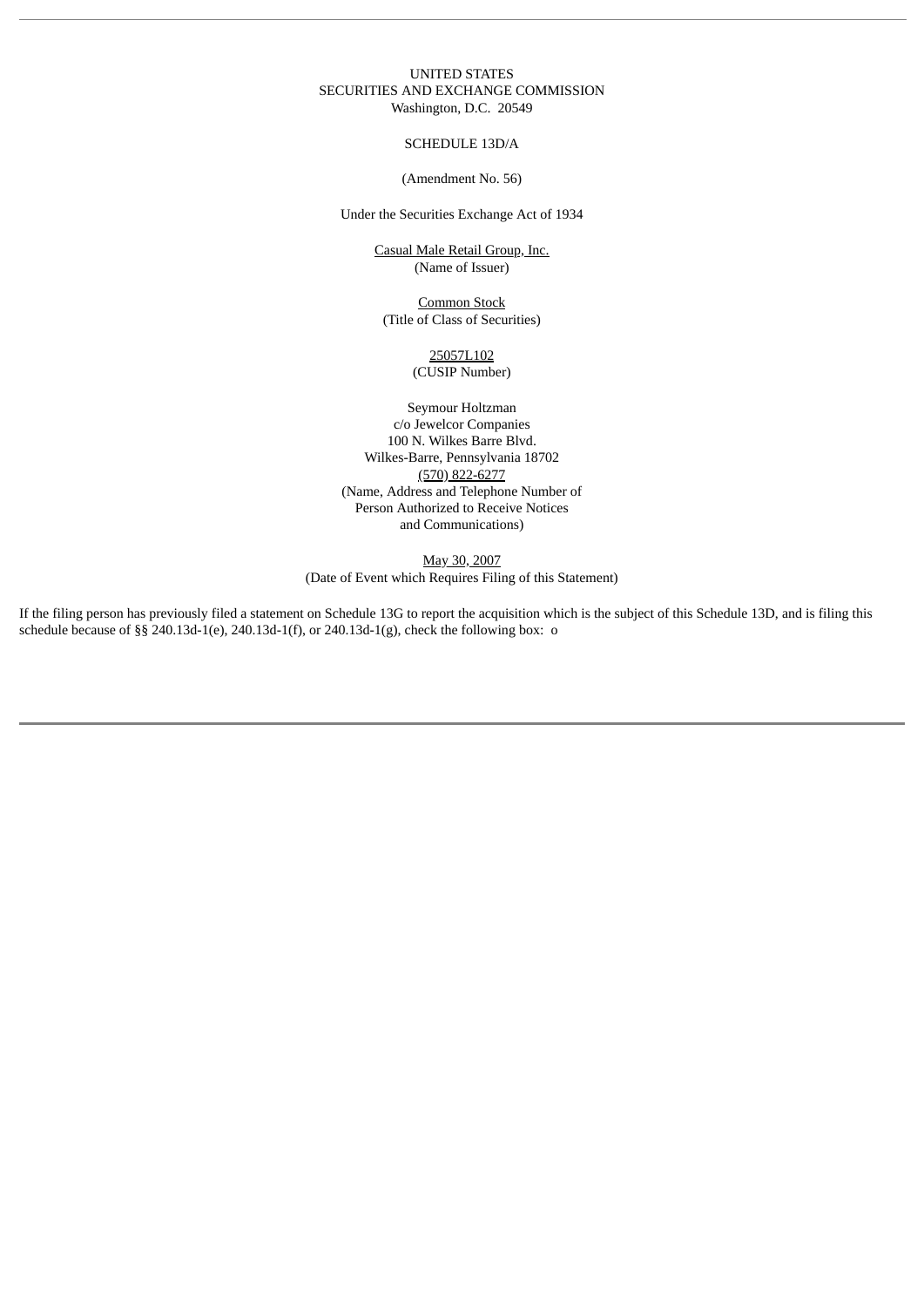| 1)                                                    | <b>NAME OF REPORTING PERSON</b><br>S.S. OR I.R.S. IDENTIFICATION NO. OF ABOVE PERSON<br>Jewelcor Management, Inc. 23-2331228 | (a)<br>$\mathbf 0$ |                                                                                         |             |
|-------------------------------------------------------|------------------------------------------------------------------------------------------------------------------------------|--------------------|-----------------------------------------------------------------------------------------|-------------|
| 2)<br>(b)<br>$\lceil x \rceil$                        | <b>CHECK THE APPROPRIATE BOX IF A MEMBER OF A GROUP</b>                                                                      |                    |                                                                                         |             |
| 3)                                                    | <b>SEC USE ONLY</b>                                                                                                          |                    |                                                                                         |             |
| 4)                                                    | <b>SOURCE OF FUNDS</b>                                                                                                       |                    | <b>NA</b>                                                                               |             |
| 5)                                                    | ITEMS $2(d)$ OR $2(e)$                                                                                                       |                    | CHECK BOX IF DISCLOSURE OF LEGAL PROCEEDINGS IS REQUIRED PURSUANT TO                    | $\mathbf 0$ |
| 6)<br>Nevada                                          | <b>CITIZENSHIP OR PLACE OF ORGANIZATION</b>                                                                                  |                    |                                                                                         |             |
| <b>NUMBER OF</b><br><b>SHARES</b>                     |                                                                                                                              | 7)                 | <b>SOLE VOTING POWER</b><br>$\mathbf{0}$                                                |             |
| <b>BENEFICIALLY</b><br><b>OWNED BY</b><br><b>EACH</b> |                                                                                                                              | 8)                 | <b>SHARED VOTING POWER</b><br>$\boldsymbol{0}$                                          |             |
| <b>REPORTING</b><br><b>PERSON</b><br>WITH             |                                                                                                                              | 9)                 | <b>SOLE DISPOSITIVE POWER</b><br>$\Omega$                                               |             |
|                                                       |                                                                                                                              | 10)                | <b>SHARED DISPOSITIVE POWER</b><br>0                                                    |             |
| 11)                                                   |                                                                                                                              |                    | <b>AGGREGATE AMOUNT BENEFICIALLY OWNED BY EACH REPORTING PERSON</b><br>$\boldsymbol{0}$ |             |
| 12)                                                   | $\Omega$                                                                                                                     |                    | CHECK BOX IF THE AGGREGATE AMOUNT IN ROW (11) EXCLUDES CERTAIN SHARES                   |             |
| 13)                                                   |                                                                                                                              |                    | PERCENT OF CLASS REPRESENTED BY AMOUNT IN ROW (11)<br>0%                                |             |
| 14)                                                   | <b>TYPE OF REPORTING PERSON</b>                                                                                              |                    | CO                                                                                      |             |
|                                                       |                                                                                                                              |                    | & #160;                                                                                 |             |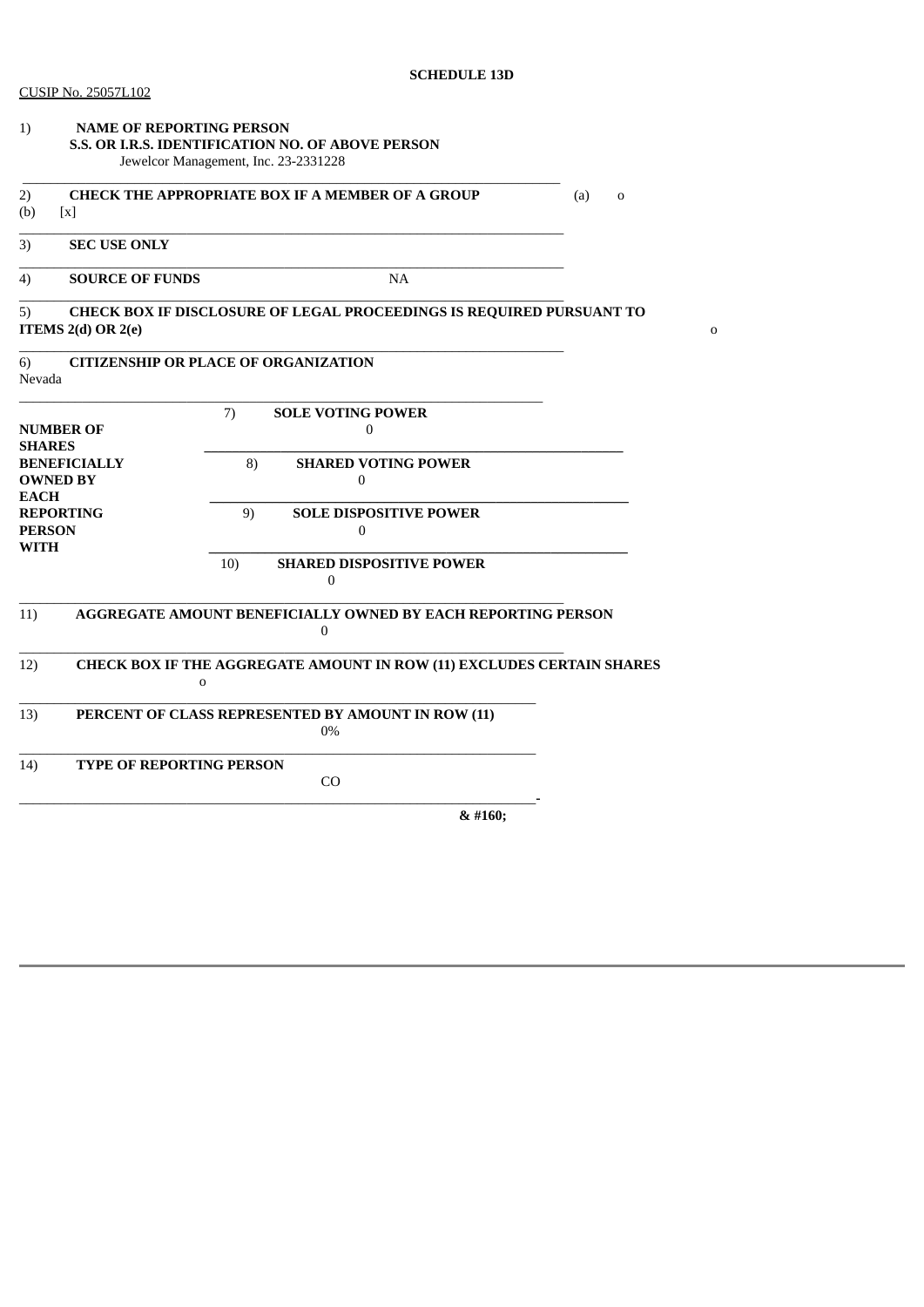| 1)                           | <b>NAME OF REPORTING PERSON</b><br>Seymour Holtzman                            |             | S.S. OR I.R.S. IDENTIFICATION NO. OF ABOVE PERSON                                           |                    |
|------------------------------|--------------------------------------------------------------------------------|-------------|---------------------------------------------------------------------------------------------|--------------------|
| 2)<br>(b)                    | $\lceil x \rceil$                                                              |             | <b>CHECK THE APPROPRIATE BOX IF A MEMBER OF A GROUP</b>                                     | (a)<br>$\mathbf 0$ |
| 3)                           | <b>SEC USE ONLY</b>                                                            |             |                                                                                             |                    |
| 4)                           | <b>SOURCE OF FUNDS</b>                                                         |             | PF                                                                                          |                    |
| 5)                           | ITEMS $2(d)$ OR $2(e)$                                                         |             | CHECK BOX IF DISCLOSURE OF LEGAL PROCEEDINGS IS REQUIRED PURSUANT TO                        | 0                  |
| 6)                           | <b>CITIZENSHIP OR PLACE OF ORGANIZATION</b><br><b>United States of America</b> |             |                                                                                             |                    |
| <b>SHARES</b>                | <b>NUMBER OF</b>                                                               | 7)          | <b>SOLE VOTING POWER</b><br>5,413,403(1)                                                    |                    |
| <b>EACH</b>                  | <b>BENEFICIALLY</b><br><b>OWNED BY</b>                                         | 8)          | <b>SHARED VOTING POWER</b><br>$\theta$                                                      |                    |
| <b>PERSON</b><br><b>WITH</b> | <b>REPORTING</b>                                                               | 9)          | <b>SOLE DISPOSITIVE POWER</b><br>5,413,403(1)                                               |                    |
|                              |                                                                                | 10)         | <b>SHARED DISPOSITIVE POWER</b><br>$\Omega$                                                 |                    |
| 11)                          |                                                                                |             | AGGREGATE AMOUNT BENEFICIALLY OWNED BY EACH REPORTING PERSON<br>$5,413,403(1)$ - See Item 5 |                    |
| 12)                          |                                                                                | $\mathbf 0$ | CHECK BOX IF THE AGGREGATE AMOUNT IN ROW (11) EXCLUDES CERTAIN SHARES                       |                    |
| 13)                          |                                                                                |             | PERCENT OF CLASS REPRESENTED BY AMOUNT IN ROW (11)<br>12.50%                                |                    |
| 14)                          | <b>TYPE OF REPORTING PERSON</b>                                                |             | IN                                                                                          |                    |
|                              |                                                                                |             | & #160;                                                                                     |                    |

(1) Includes options to purchase an aggregate of 1,743,334 shares of Common Stock and warrants to purchase an aggregate of 80,000 shares of Common Stock, all of which are immediately exercisable and are directly beneficially owned by Mr. Holtzman. Excludes options to purchase an aggregate of 243,093 shares of Common Stock, 45,476 of which become exercisable on February 6, 2008, 53,333 of which become exercisable on April 24, 2008, 45,476 of which become exercisable on February 6, 2009, 53,333 of which become exercisable on April 24, 2009 and 45,475 of which become exercisable on February 6, 2010.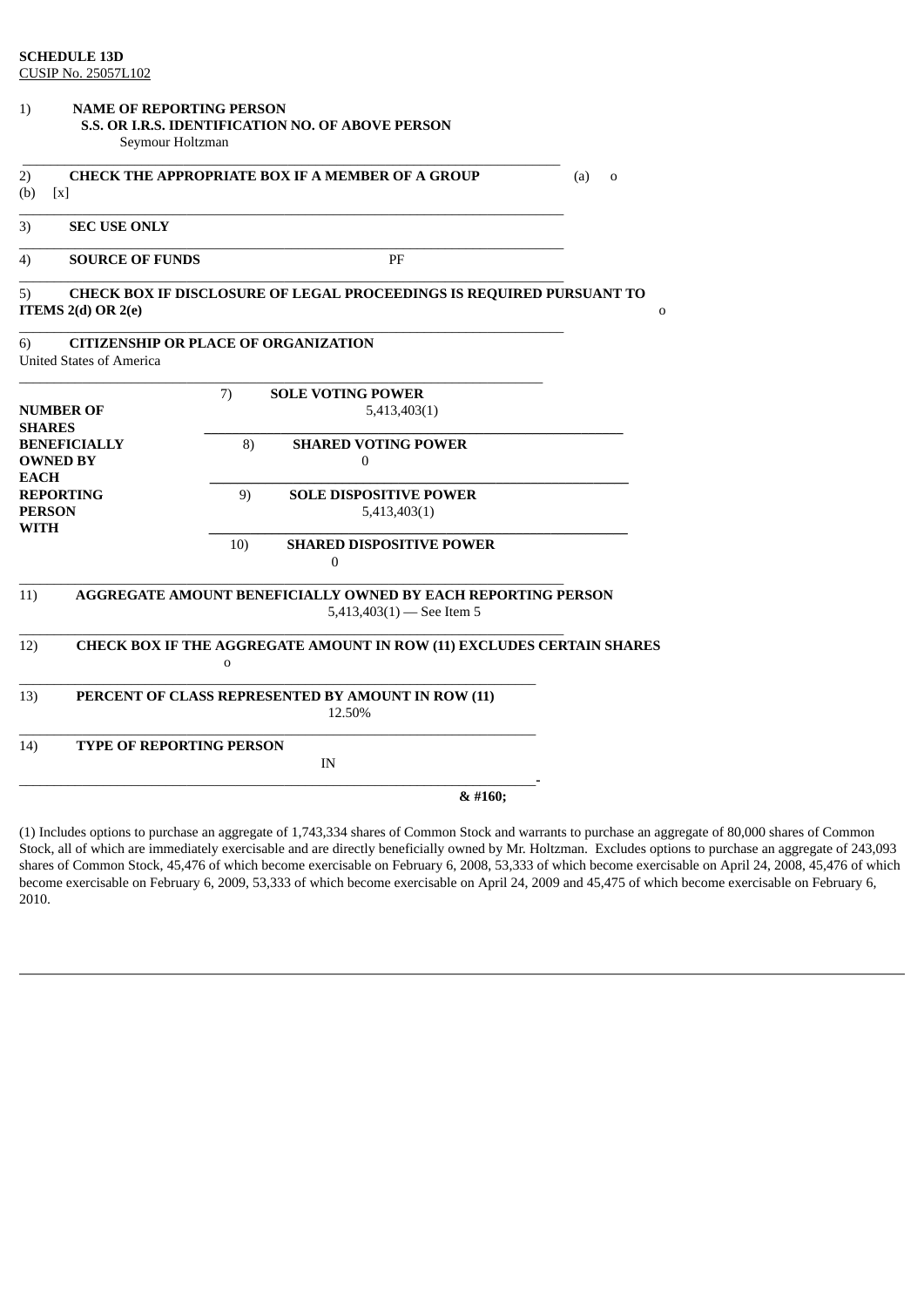| 1)                           | <b>NAME OF REPORTING PERSON</b><br>S.S. OR I.R.S. IDENTIFICATION NO. OF ABOVE PERSON<br>Evelyn Holtzman |             |                                                                                  |         |                    |
|------------------------------|---------------------------------------------------------------------------------------------------------|-------------|----------------------------------------------------------------------------------|---------|--------------------|
| 2)<br>$(b)$ [x]              |                                                                                                         |             | <b>CHECK THE APPROPRIATE BOX IF A MEMBER OF A GROUP</b>                          | $(a)$ o |                    |
| 3)                           | <b>SEC USE ONLY</b>                                                                                     |             |                                                                                  |         |                    |
| 4)                           | <b>SOURCE OF FUNDS</b>                                                                                  |             | NA                                                                               |         |                    |
| 5)                           | ITEMS $2(d)$ OR $2(e)$                                                                                  |             | CHECK BOX IF DISCLOSURE OF LEGAL PROCEEDINGS IS REQUIRED PURSUANT TO             |         | 0                  |
| 6)                           | <b>CITIZENSHIP OR PLACE OF ORGANIZATION</b><br><b>United States of America</b>                          |             |                                                                                  |         |                    |
| <b>SHARES</b>                | <b>NUMBER OF</b>                                                                                        | 7)          | <b>SOLE VOTING POWER</b><br>$\boldsymbol{0}$                                     |         |                    |
| <b>EACH</b>                  | <b>BENEFICIALLY</b><br><b>OWNED BY</b>                                                                  | 8)          | <b>SHARED VOTING POWER</b><br>$\mathbf{0}$                                       |         |                    |
| <b>PERSON</b><br><b>WITH</b> | <b>REPORTING</b>                                                                                        | 9)          | <b>SOLE DISPOSITIVE POWER</b><br>$\mathbf{0}$                                    |         |                    |
|                              |                                                                                                         | 10)         | <b>SHARED DISPOSITIVE POWER</b><br>0                                             |         |                    |
| 11)                          |                                                                                                         |             | AGGREGATE AMOUNT BENEFICIALLY OWNED BY EACH REPORTING PERSON<br>$0$ — See Item 5 |         |                    |
| 12)                          |                                                                                                         | $\mathbf 0$ | CHECK BOX IF THE AGGREGATE AMOUNT IN ROW (11) EXCLUDES CERTAIN SHARES            |         |                    |
| 13)                          |                                                                                                         |             | PERCENT OF CLASS REPRESENTED BY AMOUNT IN ROW (11)<br>0%                         |         |                    |
| 14)                          | <b>TYPE OF REPORTING PERSON</b>                                                                         |             | IN                                                                               |         |                    |
|                              |                                                                                                         |             |                                                                                  |         | $\langle$ /strong> |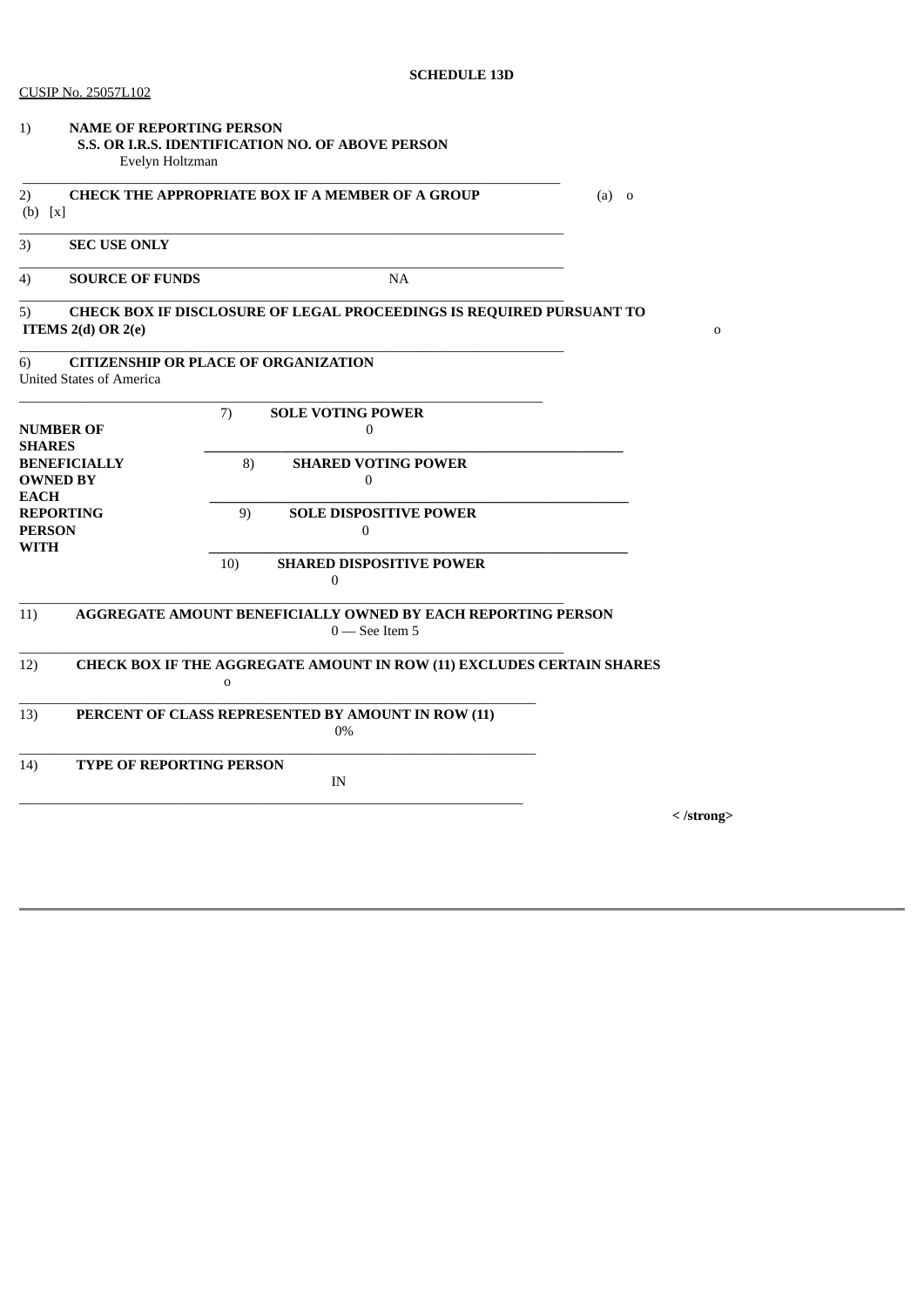| 1)                                               | <b>NAME OF REPORTING PERSON</b><br>S.H. Holdings, Inc. |          | S.S. OR I.R.S. IDENTIFICATION NO. OF ABOVE PERSON                                | 23-2512788 |                    |
|--------------------------------------------------|--------------------------------------------------------|----------|----------------------------------------------------------------------------------|------------|--------------------|
| 2)<br>$(b)$ [x]                                  |                                                        |          | <b>CHECK THE APPROPRIATE BOX IF A MEMBER OF A GROUP</b>                          | $(a)$ o    |                    |
| 3)                                               | <b>SEC USE ONLY</b>                                    |          |                                                                                  |            |                    |
| 4)                                               | <b>SOURCE OF FUNDS</b>                                 |          | <b>NA</b>                                                                        |            |                    |
| 5)                                               | ITEMS $2(d)$ OR $2(e)$                                 |          | CHECK BOX IF DISCLOSURE OF LEGAL PROCEEDINGS IS REQUIRED PURSUANT TO             |            | 0                  |
| 6)<br><b>Delaware</b>                            | <b>CITIZENSHIP OR PLACE OF ORGANIZATION</b>            |          |                                                                                  |            |                    |
| <b>SHARES</b>                                    | <b>NUMBER OF</b>                                       | 7)       | <b>SOLE VOTING POWER</b><br>0                                                    |            |                    |
| <b>OWNED BY</b><br><b>EACH</b>                   | <b>BENEFICIALLY</b>                                    | 8)       | <b>SHARED VOTING POWER</b><br>$\bf{0}$                                           |            |                    |
| <b>REPORTING</b><br><b>PERSON</b><br><b>WITH</b> |                                                        | 9)       | <b>SOLE DISPOSITIVE POWER</b><br>$\bf{0}$                                        |            |                    |
|                                                  |                                                        | 10)      | <b>SHARED DISPOSITIVE POWER</b><br>$\bf{0}$                                      |            |                    |
| 11)                                              |                                                        |          | AGGREGATE AMOUNT BENEFICIALLY OWNED BY EACH REPORTING PERSON<br>$0$ — See Item 5 |            |                    |
| 12)                                              |                                                        | $\bf{0}$ | CHECK BOX IF THE AGGREGATE AMOUNT IN ROW (11) EXCLUDES CERTAIN SHARES            |            |                    |
| 13)                                              |                                                        |          | PERCENT OF CLASS REPRESENTED BY AMOUNT IN ROW (11)<br>0%                         |            |                    |
| 14)                                              | TYPE OF REPORTING PERSON                               |          | CO                                                                               |            |                    |
|                                                  |                                                        |          |                                                                                  |            | $\langle$ /strong> |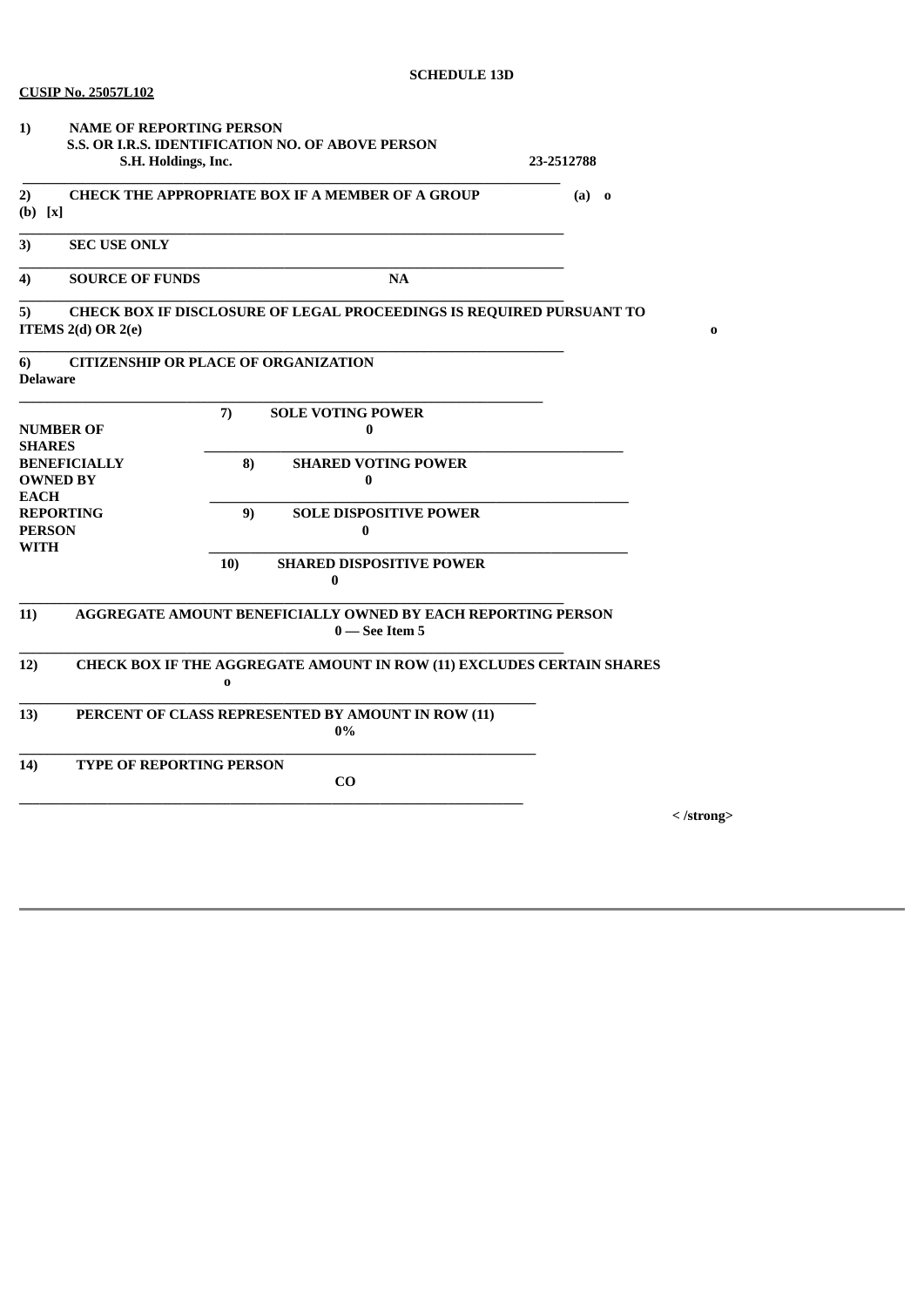| 1)                                                                       | <b>NAME OF REPORTING PERSON</b><br>S.S. OR I.R.S. IDENTIFICATION NO. OF ABOVE PERSON<br><b>Jewelcor Incorporated</b> | 24-0858676 |                                                                                         |  |  |
|--------------------------------------------------------------------------|----------------------------------------------------------------------------------------------------------------------|------------|-----------------------------------------------------------------------------------------|--|--|
| <b>CHECK THE APPROPRIATE BOX IF A MEMBER OF A GROUP</b><br>2)<br>(b) [x] | $(a)$ o                                                                                                              |            |                                                                                         |  |  |
| 3)                                                                       | <b>SEC USE ONLY</b>                                                                                                  |            |                                                                                         |  |  |
| 4)                                                                       | <b>SOURCE OF FUNDS</b>                                                                                               |            |                                                                                         |  |  |
| 5)                                                                       | CHECK BOX IF DISCLOSURE OF LEGAL PROCEEDINGS IS REQUIRED PURSUANT TO<br>ITEMS $2(d)$ OR $2(e)$                       |            |                                                                                         |  |  |
| 6)<br>Pennsylvania                                                       |                                                                                                                      |            | <b>CITIZENSHIP OR PLACE OF ORGANIZATION</b>                                             |  |  |
| <b>NUMBER OF</b><br><b>SHARES</b>                                        |                                                                                                                      | 7)         | <b>SOLE VOTING POWER</b><br>$\bf{0}$                                                    |  |  |
| <b>BENEFICIALLY</b><br><b>OWNED BY</b><br><b>EACH</b>                    |                                                                                                                      | 8)         | <b>SHARED VOTING POWER</b><br>$\bf{0}$                                                  |  |  |
| <b>REPORTING</b><br><b>PERSON</b><br><b>WITH</b>                         |                                                                                                                      | 9)         | <b>SOLE DISPOSITIVE POWER</b><br>0                                                      |  |  |
|                                                                          |                                                                                                                      | 10)        | <b>SHARED DISPOSITIVE POWER</b><br>$\bf{0}$                                             |  |  |
| 11)                                                                      |                                                                                                                      |            | <b>AGGREGATE AMOUNT BENEFICIALLY OWNED BY EACH REPORTING PERSON</b><br>$0$ — See Item 5 |  |  |
| 12)                                                                      | CHECK BOX IF THE AGGREGATE AMOUNT IN ROW (11) EXCLUDES CERTAIN SHARES<br>$\bf{0}$                                    |            |                                                                                         |  |  |
| 13)                                                                      | PERCENT OF CLASS REPRESENTED BY AMOUNT IN ROW (11)<br>0%                                                             |            |                                                                                         |  |  |
| 14)                                                                      | <b>TYPE OF REPORTING PERSON</b>                                                                                      |            | $\bf{C0}$                                                                               |  |  |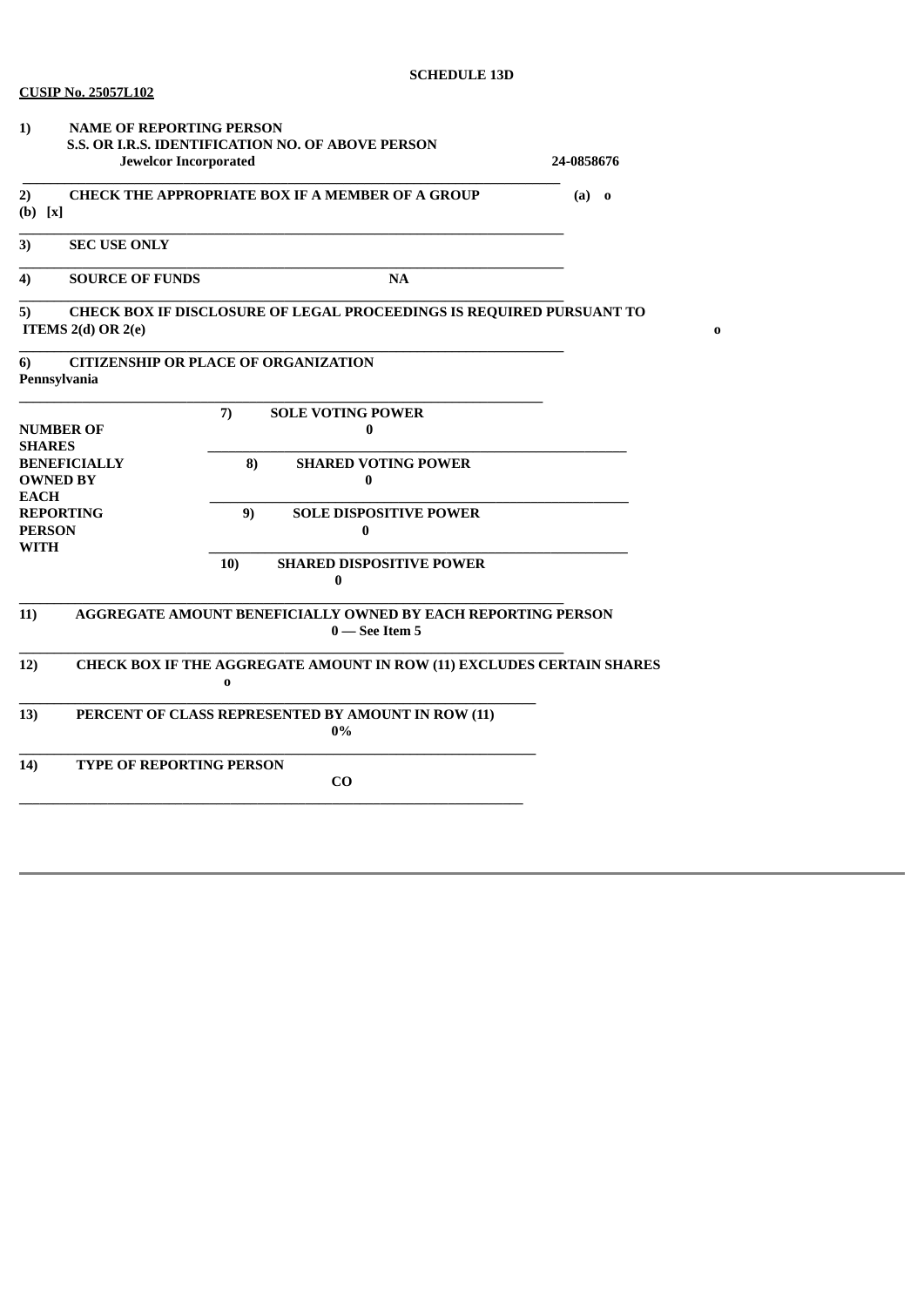This Amendment No. 56 amends and supplements the Schedule 13D, dated November 27, 1998, as amended to date (the "Schedule 13D"), originally filed with the Securities and Exchange Commission by Jewelcor Management, Inc. ("JMI") and others with respect to the common stock, \$.01 par value (the "Common Stock"), of Casual Male Retail Group, Inc., a Delaware corporation (the "Company"). The address of the principal **business and principal offices of the Company is 555 Turnpike Street, Canton, Massachusetts 02021.**

**Item 4. Purpose of Transaction**

**Item 4 is hereby amended and supplemented as follows:**

On May 30, 2007, JMI executed and delivered an Amendment to Consulting Agreement with Casual Male Retail Group, Inc., effective as of **April 29, 2007, which amends and restates certain portions of the Consulting Agreement as previously amended.**

**Item 5. Interest in Securities of the Issuer**

**Items 5(a)–(c) of the Schedule 13D are hereby amended and supplemented as follows:**

As of June 5, 2007, the Reporting Entities included in this filing beneficially own an aggregate of 5,413,403 shares of Common Stock, representing approximately 12.50% of the outstanding shares of Common Stock based upon the 41,518,390 shares of Common Stock outstanding as of June 1, 2007 as reported by the Company in its Definitive Proxy Statement filed on June 4, 2007.

As of June 5, 2007, Seymour Holtzman may be deemed to beneficially own 5.413.403 shares of Common Stock, representing an aggregate of approximately 12.50% of the outstanding shares of Common Stock. Such amount includes options to purchase an aggregate of 1,743,334 shares of Common Stock and warrants to purchase an aggregate of 80,000 shares of Common Stock, all of which are immediately exercisable and are directly **beneficially owned by Mr. Holtzman.**

**As of December 29, 2006, JMI beneficially owned no shares of Common Stock.**

No transactions have been effectuated by the Reporting Entities during the 60 days preceding the date of this filing.

**Item 6. Contracts, Arrangements, Understandings or Relationships with Respect to Securities of the Issuer**

**Item 6 is hereby amended and supplemented as follows:**

**See Item 4 and Item 7.**

**Item 7. Material to be Filed as Exhibits.**

**Exhibit 1. Amendment to Consulting Agreement effective as of April 29, 2007.**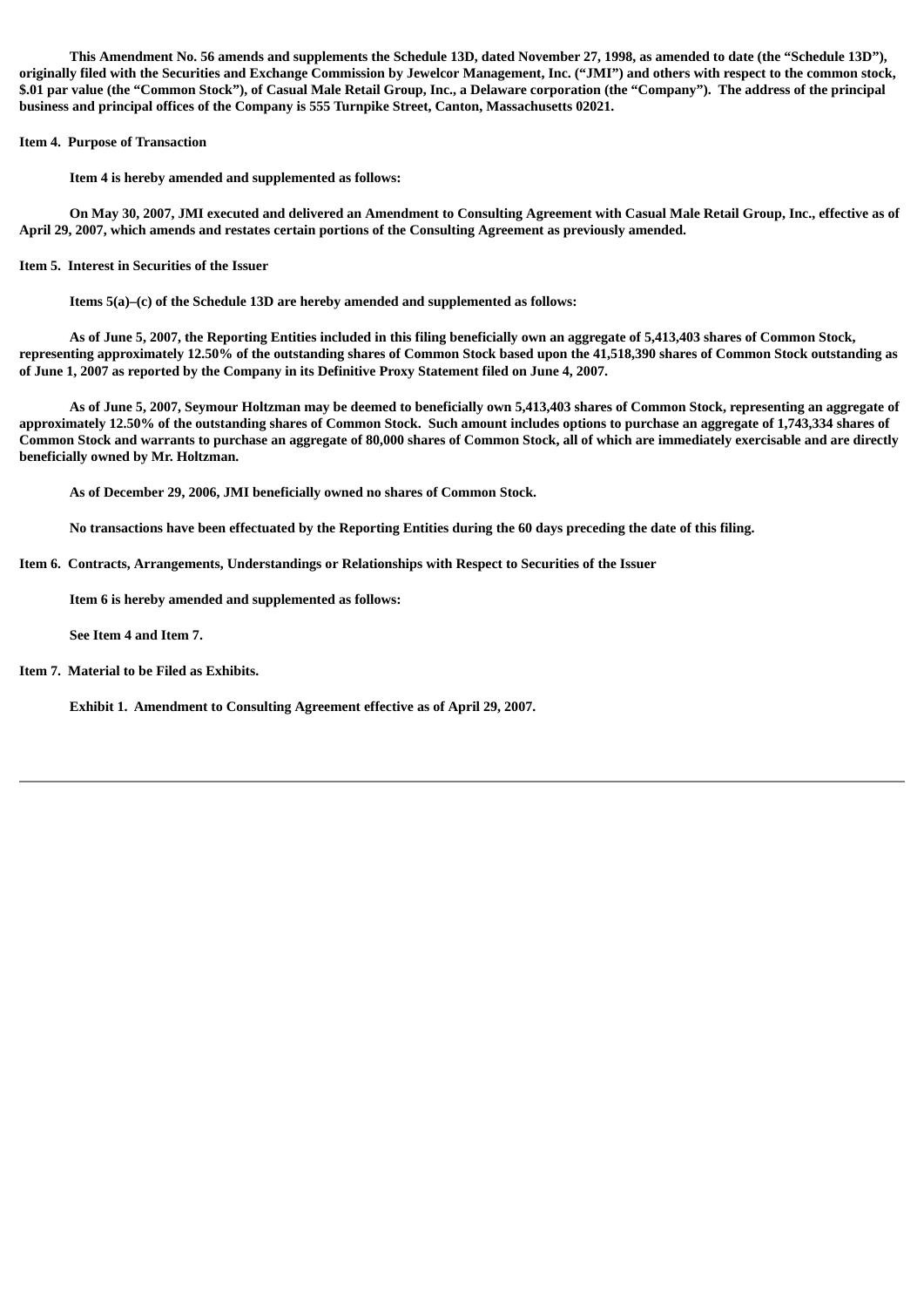#### **SIGNATURES**

After reasonable inquiry and to the best knowledge and belief of the undersigned, the undersigned certify that the information set **forth in this Statement is true, complete and correct.**

**Dated: June 5, 2007**

# **JEWELCOR MANAGEMENT, INC.**

**By:/s/ Seymour Holtzman Name: Seymour Holtzman Title: President**

# **JEWELCOR INCORPORATED**

**By: /s/ Seymour Holtzman Name: Seymour Holtzman Title: President**

**S.H. HOLDINGS, INC.**

**By: /s/ Seymour Holtzman Name: Seymour Holtzman Title: President**

**/s/ Seymour Holtzman Seymour Holtzman**

**/s/ Evelyn Holtzman Evelyn Holtzman**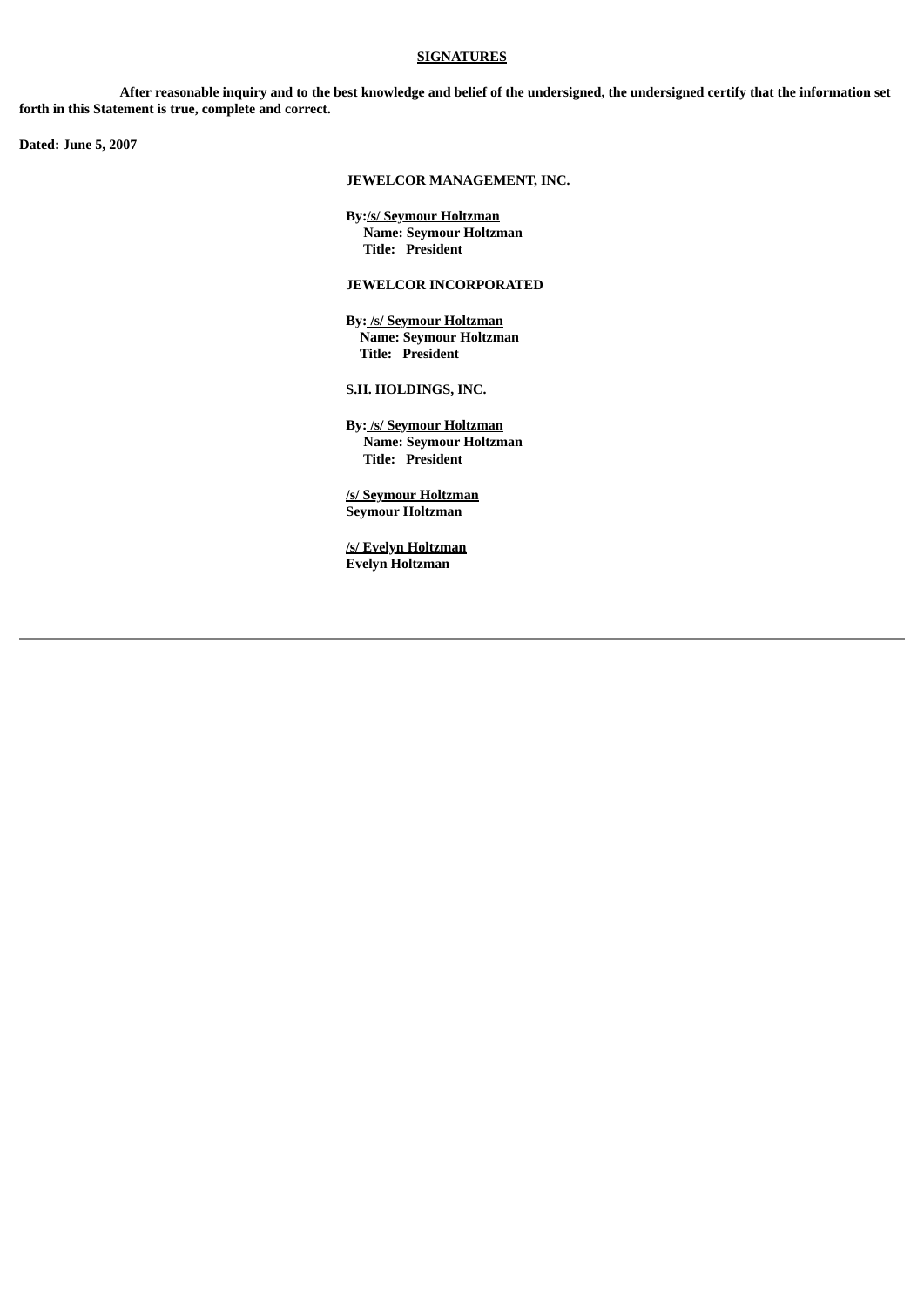## **AMENDMENT TO CONSULTING AGREEMENT**

#### **Dated as of April 29, 2007**

WHEREAS, Casual Male Retail Group, Inc. (formerly Designs, Inc., the "Corporation") and Jewelcor Management, Inc. (the "Independent Contractor") entered into a certain Consulting Agreement dated April 29, 2000, as amended by Letter Agreement dated April 28, 2001, by Letter Agreement dated April 28, 2002, by Amendment to Consulting Agreement dated April 29, 2003, by Amendment to Consulting Agreement dated April 26, 2004, by Amendment to Consulting Agreement dated August 26, 2004, by Amendment to Consulting Agreement dated June 15, 2005 and **as amended by Letter Agreement dated May 26, 2006 (hereinafter referred to as "the Agreement"), and**

WHEREAS, Corporation and Independent Contractor wish to amend, modify and/or restate certain terms, provisions, conditions and covenants of **the Agreement.**

NOW THEREFORE, for and in consideration of the foregoing, the mutual promises and covenants set forth in this Agreement, and for other good and valuable consideration, the receipt and sufficiency of which are hereby expressly acknowledged, the Corporation and Independent Contractor **hereby agree to amend the Agreement as follows:**

1. Term of Agreement. Paragraph 1 of Amendment to Consulting Agreement dated April 29, 2003 shall be amended to read as follows:

The term of the Agreement shall be extended for a period of two years, with the period commencing on April 29, 2007. The term can be **further extended only by agreement of both the Corporation and Independent Contractor.**

#### 2. Duties. The Independent Contractor will be responsible on the Board's behalf for overseeing the direction and execution of transactions **concerning the strategic direction of the Corporation, including**

- a. any significant acquisitions or dispositions;
- b. any merger, business combination or sale of the Corporation or of substantially all of its assets;
- c. any debt or equity financing and/or refinancing;
- d. any strategic partnering; and
- e. any other major contracts or transactions that the Board of Directors deems to be "strategic."